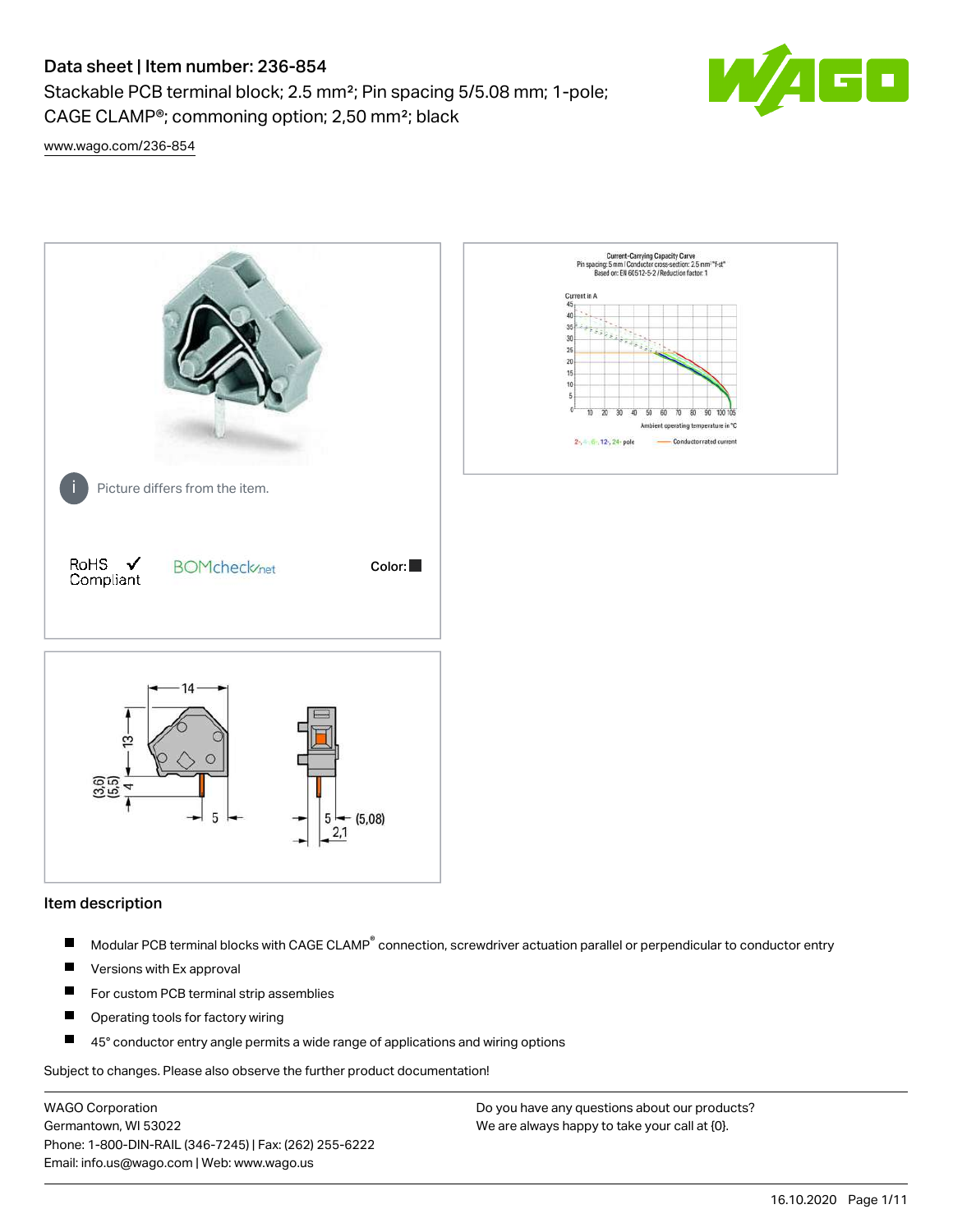

 $\blacksquare$ Set to metric or inch pin spacing by compressing PCB terminal strips or pulling them apart

# Data

# Electrical data

## Ratings per IEC/EN 60664-1

| Ratings per                 | IEC/EN 60664-1                                                        |  |
|-----------------------------|-----------------------------------------------------------------------|--|
| Rated voltage (III / 3)     | 250 V                                                                 |  |
| Rated surge voltage (III/3) | 4 <sub>kV</sub>                                                       |  |
| Rated voltage (III/2)       | 320 V                                                                 |  |
| Rated surge voltage (III/2) | 4 kV                                                                  |  |
| Nominal voltage (II/2)      | 630 V                                                                 |  |
| Rated surge voltage (II/2)  | 4 <sub>kV</sub>                                                       |  |
| Rated current               | 24 A                                                                  |  |
| Legend (ratings)            | $(III / 2)$ $\triangle$ Overvoltage category III / Pollution degree 2 |  |

## Ratings per UL 1059

| Approvals per                  | UL 1059 |
|--------------------------------|---------|
| Rated voltage UL (Use Group B) | 300 V   |
| Rated current UL (Use Group B) | 15 A    |
| Rated voltage UL (Use Group D) | 300 V   |
| Rated current UL (Use Group D) | 10 A    |

#### Ratings per CSA

| Approvals per                   | CSA   |
|---------------------------------|-------|
| Rated voltage CSA (Use Group B) | 300 V |
| Rated current CSA (Use Group B) | 15 A  |
| Rated voltage CSA (Use Group D) | 300 V |
| Rated current CSA (Use Group D) | 10 A  |

## Connection data

| Connection technology                           | CAGE CLAMP                              |
|-------------------------------------------------|-----------------------------------------|
| Actuation type                                  | Operating tool                          |
| Solid conductor                                 | $0.08$ 2.5 mm <sup>2</sup> / 28  12 AWG |
| Fine-stranded conductor                         | $0.082.5$ mm <sup>2</sup> / 28  12 AWG  |
| Fine-stranded conductor; with insulated ferrule | $0.251.5$ mm <sup>2</sup>               |

Subject to changes. Please also observe the further product documentation!

WAGO Corporation Germantown, WI 53022 Phone: 1-800-DIN-RAIL (346-7245) | Fax: (262) 255-6222 Email: info.us@wago.com | Web: www.wago.us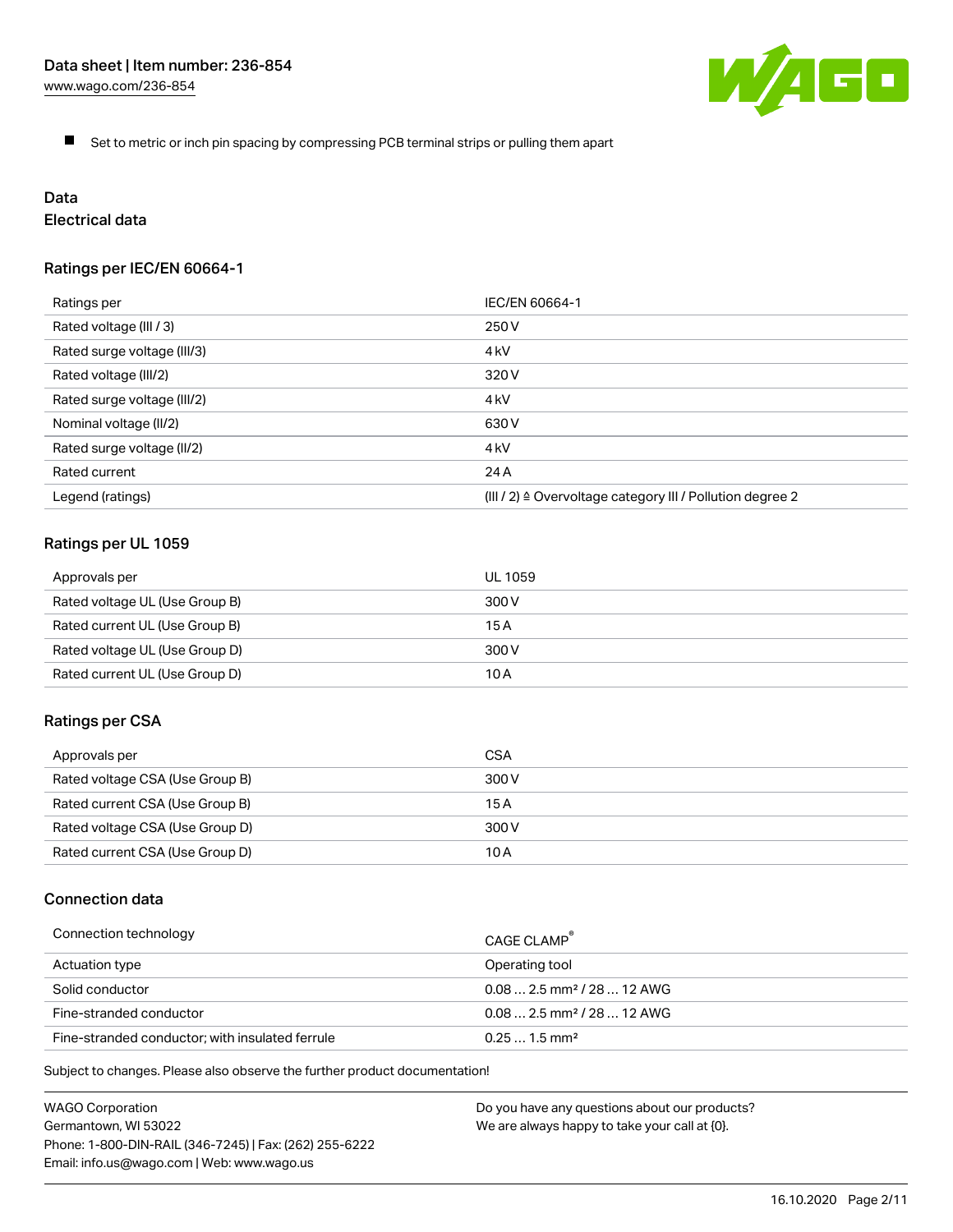[www.wago.com/236-854](http://www.wago.com/236-854)



| Fine-stranded conductor; with uninsulated ferrule | $0.251.5$ mm <sup>2</sup> |
|---------------------------------------------------|---------------------------|
| Strip length                                      | $56$ mm / 0.2  0.24 inch  |
| Conductor connection direction to PCB             | 45°                       |
| Pole No.                                          |                           |
| Total number of connection points                 |                           |
| Total number of potentials                        |                           |
| Number of connection types                        |                           |
| Number of levels                                  |                           |
| Note (conductor cross-section)                    | 12 AWG: THHN, THWN        |

# Physical data

| Pin spacing                          | 5/5.08 mm / 0.197/0.2 inch |
|--------------------------------------|----------------------------|
| Width                                | 7.2 mm / 0.283 inch        |
| Height                               | 17 mm / 0.669 inch         |
| Height from the surface              | 13 mm / 0.512 inch         |
| Depth                                | 14 mm / 0.551 inch         |
| Solder pin length                    | 4 mm                       |
| Solder pin dimensions                | $0.7 \times 0.7$ mm        |
| Drilled hole diameter with tolerance | $1.1$ <sup>(+0.1)</sup> mm |

# PCB contact

| PCB contact                         | THT                                      |
|-------------------------------------|------------------------------------------|
| Solder pin arrangement              | over the entire terminal strip (in-line) |
| Number of solder pins per potential |                                          |

# Material Data

| Color                       | black                                 |
|-----------------------------|---------------------------------------|
| Material group              |                                       |
| Insulation material         | Polyamide (PA66)                      |
| Flammability class per UL94 | V <sub>0</sub>                        |
| Clamping spring material    | Chrome nickel spring steel (CrNi)     |
| Contact material            | Electrolytic copper $(E_{\text{Cl}})$ |
| Contact plating             | tin-plated                            |
| Fire load                   | $0.012$ MJ                            |
| Weight                      | 0.8 <sub>g</sub>                      |

Subject to changes. Please also observe the further product documentation!

| <b>WAGO Corporation</b>                                | Do you have any questions about our products? |
|--------------------------------------------------------|-----------------------------------------------|
| Germantown, WI 53022                                   | We are always happy to take your call at {0}. |
| Phone: 1-800-DIN-RAIL (346-7245)   Fax: (262) 255-6222 |                                               |
| Email: info.us@wago.com   Web: www.wago.us             |                                               |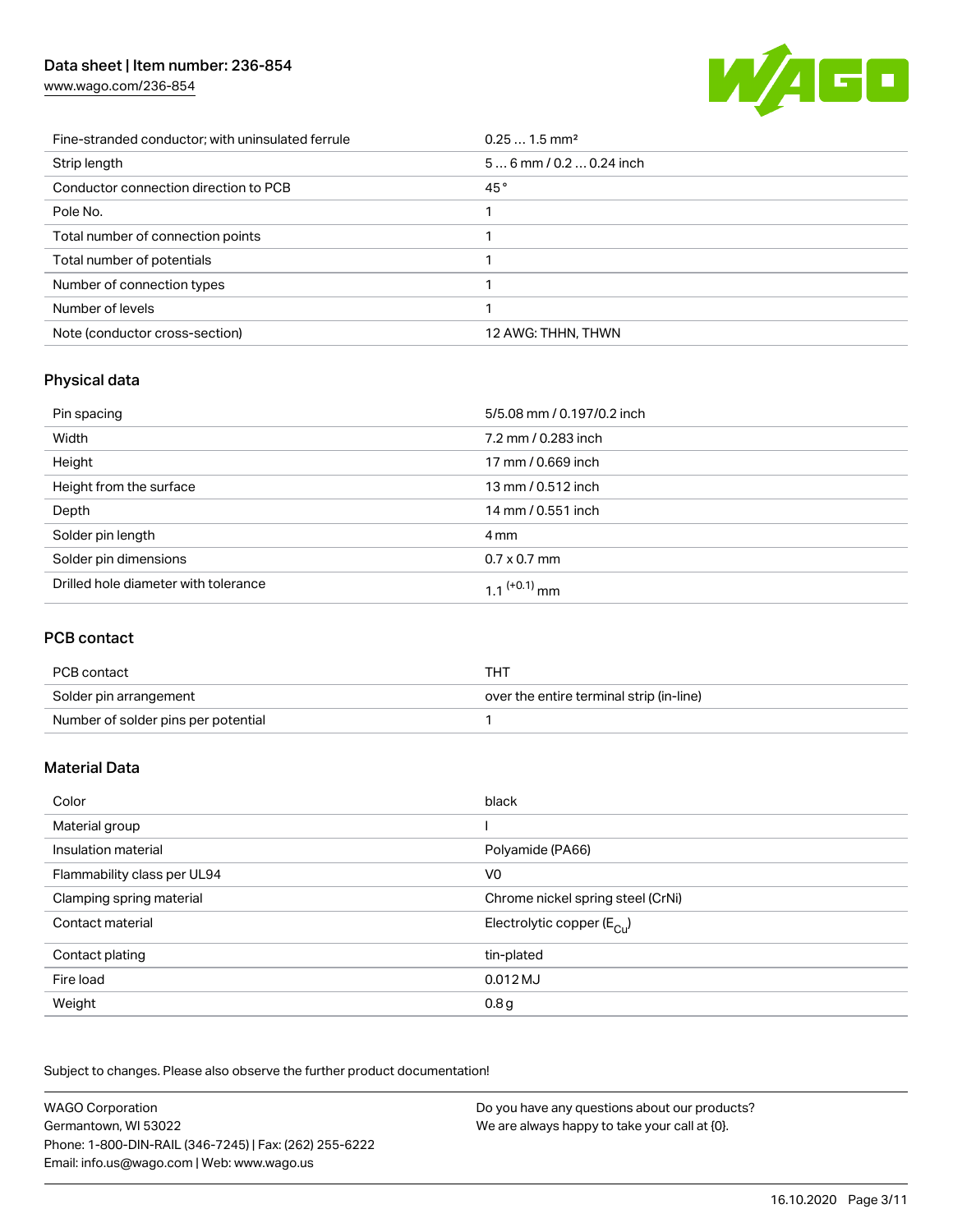[www.wago.com/236-854](http://www.wago.com/236-854)



#### Environmental Requirements

| Limit temperature range | $-60+105 °C$ |
|-------------------------|--------------|
|-------------------------|--------------|

#### Commercial data

| Product Group         | 4 (Printed Circuit) |
|-----------------------|---------------------|
| Packaging type        | <b>BOX</b>          |
| Country of origin     | CН                  |
| <b>GTIN</b>           | 4044918775113       |
| Customs tariff number | 85369010000         |

### Approvals / Certificates

#### Country specific Approvals

| Logo | Approval                                      | <b>Additional Approval Text</b> | Certificate<br>name |
|------|-----------------------------------------------|---------------------------------|---------------------|
|      | <b>CCA</b><br>DEKRA Certification B.V.        | EN 60947                        | NTR NL-<br>7109     |
|      | <b>CCA</b><br>DEKRA Certification B.V.        | EN 60998                        | NTR NL-<br>7195     |
|      | <b>CCA</b><br><b>DEKRA Certification B.V.</b> | EN 60947                        | 2168090.01          |

#### Ship Approvals

| Logo                             | Approval                                                | <b>Additional Approval Text</b> | Certificate<br>name |
|----------------------------------|---------------------------------------------------------|---------------------------------|---------------------|
| <b>DNV-GL</b><br><b>MARITIME</b> | <b>DNV GL</b><br>Det Norske Veritas, Germanischer Lloyd | -                               | TAE000016Z          |

# **Counterpart**

Subject to changes. Please also observe the further product documentation!

WAGO Corporation Germantown, WI 53022 Phone: 1-800-DIN-RAIL (346-7245) | Fax: (262) 255-6222 Email: info.us@wago.com | Web: www.wago.us Do you have any questions about our products? We are always happy to take your call at {0}.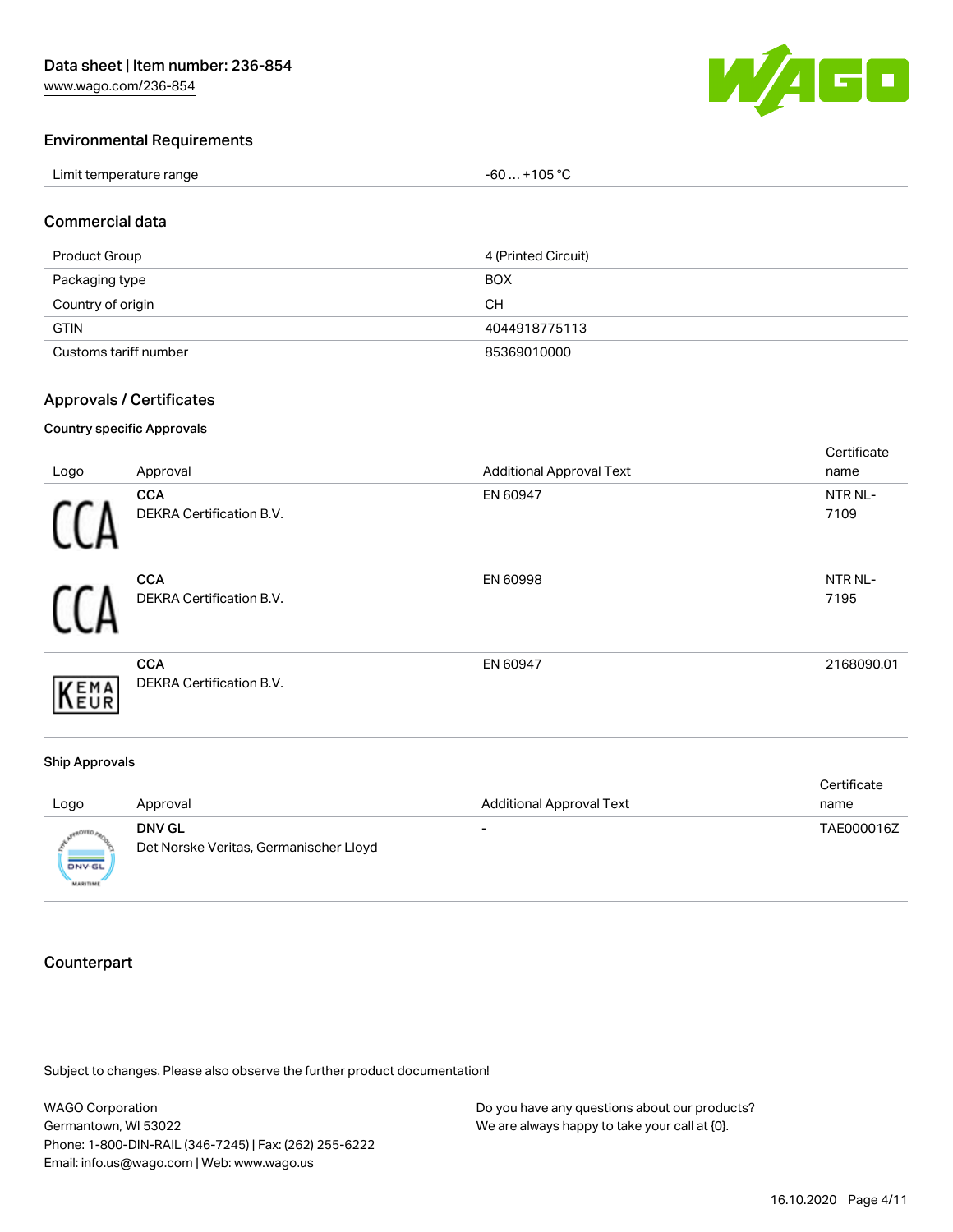

# Compatible products

| ferrule |                                                                                                                                                                                                   |                      |
|---------|---------------------------------------------------------------------------------------------------------------------------------------------------------------------------------------------------|----------------------|
|         | Item no.: 216-101<br>Ferrule; Sleeve for 0.5 mm <sup>2</sup> / AWG 22; uninsulated; electro-tin plated; silver-colored                                                                            | www.wago.com/216-101 |
|         | Item no.: 216-102<br>Ferrule; Sleeve for 0.75 mm <sup>2</sup> / AWG 20; uninsulated; electro-tin plated; silver-colored                                                                           | www.wago.com/216-102 |
|         | Item no.: 216-103<br>Ferrule; Sleeve for 1 mm <sup>2</sup> / AWG 18; uninsulated; electro-tin plated                                                                                              | www.wago.com/216-103 |
|         | Item no.: 216-104<br>Ferrule; Sleeve for 1.5 mm <sup>2</sup> / AWG 16; uninsulated; electro-tin plated; silver-colored                                                                            | www.wago.com/216-104 |
|         | Item no.: 216-121<br>Ferrule; Sleeve for 0.5 mm <sup>2</sup> / AWG 22; uninsulated; electro-tin plated; silver-colored                                                                            | www.wago.com/216-121 |
|         | Item no.: 216-122<br>Ferrule; Sleeve for 0.75 mm <sup>2</sup> / AWG 20; uninsulated; electro-tin plated; silver-colored                                                                           | www.wago.com/216-122 |
|         | Item no.: 216-123<br>Ferrule; Sleeve for 1 mm <sup>2</sup> / AWG 18; uninsulated; electro-tin plated; silver-colored                                                                              | www.wago.com/216-123 |
|         | Item no.: 216-124<br>Ferrule; Sleeve for 1.5 mm <sup>2</sup> / AWG 16; uninsulated; electro-tin plated                                                                                            | www.wago.com/216-124 |
|         | Item no.: 216-131<br>Ferrule; Sleeve for 0.25 mm <sup>2</sup> / AWG 24; uninsulated; electro-tin plated; silver-colored                                                                           | www.wago.com/216-131 |
|         | Item no.: 216-132<br>Ferrule; Sleeve for 0.34 mm <sup>2</sup> / AWG 24; uninsulated; electro-tin plated                                                                                           | www.wago.com/216-132 |
|         | Item no.: 216-141<br>Ferrule; Sleeve for 0.5 mm <sup>2</sup> / 20 AWG; uninsulated; electro-tin plated; electrolytic copper; gastight<br>crimped; acc. to DIN 46228, Part 1/08.92                 | www.wago.com/216-141 |
|         | Item no.: 216-142<br>Ferrule; Sleeve for 0.75 mm <sup>2</sup> / 18 AWG; uninsulated; electro-tin plated; electrolytic copper; gastight<br>crimped; acc. to DIN 46228, Part 1/08.92                | www.wago.com/216-142 |
|         | Item no.: 216-143<br>Ferrule; Sleeve for 1 mm <sup>2</sup> / AWG 18; uninsulated; electro-tin plated; electrolytic copper; gastight<br>crimped; acc. to DIN 46228, Part 1/08.92                   | www.wago.com/216-143 |
|         | Item no.: 216-144<br>Ferrule; Sleeve for 1.5 mm <sup>2</sup> / AWG 16; uninsulated; electro-tin plated; electrolytic copper; gastight<br>crimped; acc. to DIN 46228, Part 1/08.92; silver-colored | www.wago.com/216-144 |
|         |                                                                                                                                                                                                   |                      |

#### Item no.: 216-151

Subject to changes. Please also observe the further product documentation!

WAGO Corporation Germantown, WI 53022 Phone: 1-800-DIN-RAIL (346-7245) | Fax: (262) 255-6222 Email: info.us@wago.com | Web: www.wago.us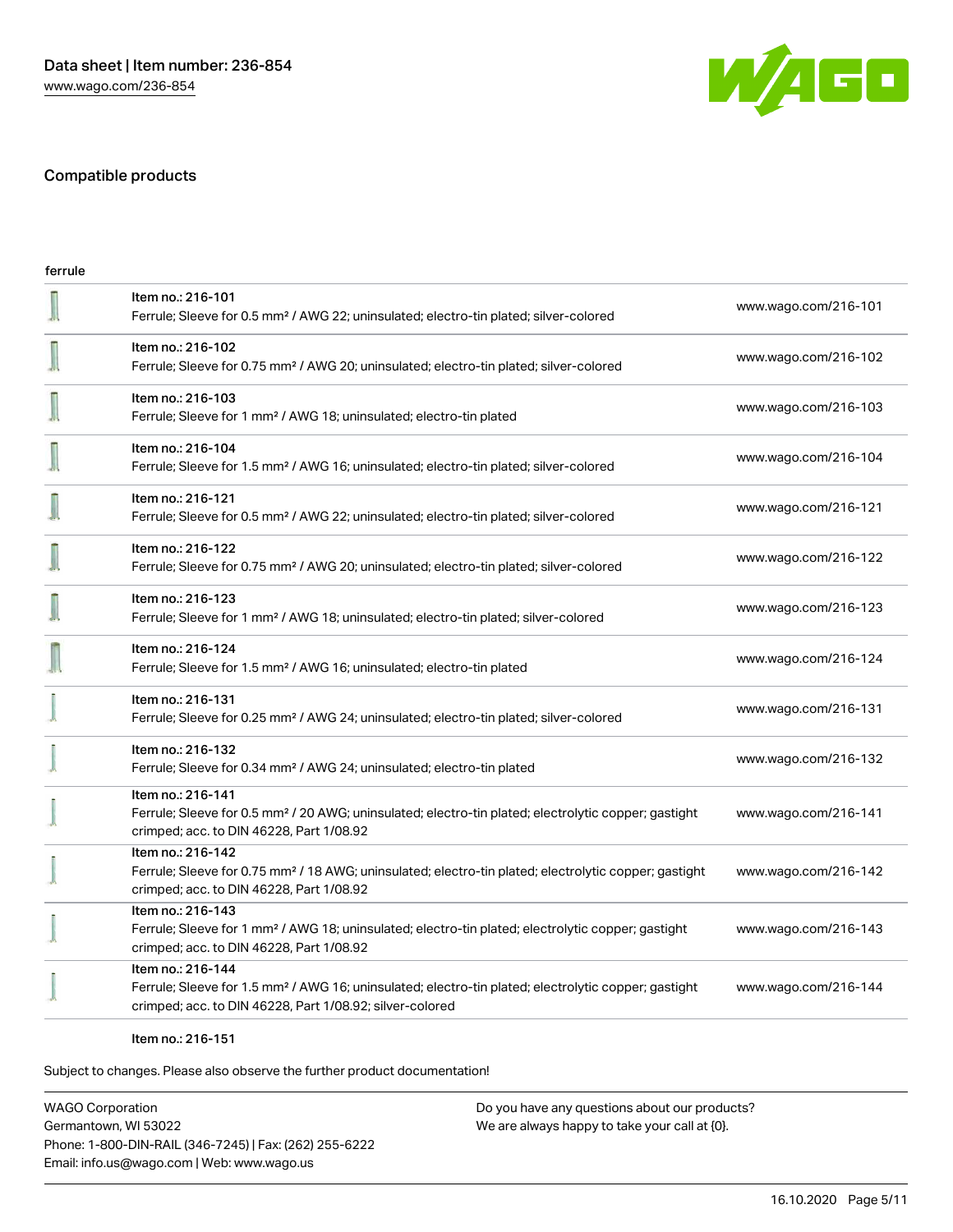[www.wago.com/236-854](http://www.wago.com/236-854)



| Ferrule; Sleeve for 0.25 mm <sup>2</sup> / AWG 24; uninsulated; electro-tin plated                                                                                                                      | www.wago.com/216-151 |
|---------------------------------------------------------------------------------------------------------------------------------------------------------------------------------------------------------|----------------------|
| Item no.: 216-152<br>Ferrule; Sleeve for 0.34 mm <sup>2</sup> / AWG 24; uninsulated; electro-tin plated                                                                                                 | www.wago.com/216-152 |
| Item no.: 216-201<br>Ferrule; Sleeve for 0.5 mm <sup>2</sup> / 20 AWG; insulated; electro-tin plated; white                                                                                             | www.wago.com/216-201 |
| Item no.: 216-202<br>Ferrule; Sleeve for 0.75 mm <sup>2</sup> / 18 AWG; insulated; electro-tin plated; gray                                                                                             | www.wago.com/216-202 |
| Item no.: 216-203<br>Ferrule; Sleeve for 1 mm <sup>2</sup> / AWG 18; insulated; electro-tin plated; red                                                                                                 | www.wago.com/216-203 |
| Item no.: 216-204<br>Ferrule; Sleeve for 1.5 mm <sup>2</sup> / AWG 16; insulated; electro-tin plated; black                                                                                             | www.wago.com/216-204 |
| Item no.: 216-221<br>Ferrule; Sleeve for 0.5 mm <sup>2</sup> / 20 AWG; insulated; electro-tin plated; white                                                                                             | www.wago.com/216-221 |
| Item no.: 216-222<br>Ferrule; Sleeve for 0.75 mm <sup>2</sup> / 18 AWG; insulated; electro-tin plated; gray                                                                                             | www.wago.com/216-222 |
| Item no.: 216-223<br>Ferrule; Sleeve for 1 mm <sup>2</sup> / AWG 18; insulated; electro-tin plated; red                                                                                                 | www.wago.com/216-223 |
| Item no.: 216-224<br>Ferrule; Sleeve for 1.5 mm <sup>2</sup> / AWG 16; insulated; electro-tin plated; black                                                                                             | www.wago.com/216-224 |
| Item no.: 216-241<br>Ferrule; Sleeve for 0.5 mm <sup>2</sup> / 20 AWG; insulated; electro-tin plated; electrolytic copper; gastight<br>crimped; acc. to DIN 46228, Part 4/09.90; white                  | www.wago.com/216-241 |
| Item no.: 216-242<br>Ferrule; Sleeve for 0.75 mm <sup>2</sup> / 18 AWG; insulated; electro-tin plated; electrolytic copper; gastight<br>crimped; acc. to DIN 46228, Part 4/09.90; gray                  | www.wago.com/216-242 |
| Item no.: 216-243<br>Ferrule; Sleeve for 1 mm <sup>2</sup> / AWG 18; insulated; electro-tin plated; electrolytic copper; gastight crimped; www.wago.com/216-243<br>acc. to DIN 46228, Part 4/09.90; red |                      |
| Item no.: 216-244<br>Ferrule; Sleeve for 1.5 mm <sup>2</sup> / AWG 16; insulated; electro-tin plated; electrolytic copper; gastight<br>crimped; acc. to DIN 46228, Part 4/09.90; black                  | www.wago.com/216-244 |
| Item no.: 216-262<br>Ferrule; Sleeve for 0.75 mm <sup>2</sup> / 18 AWG; insulated; electro-tin plated; electrolytic copper; gastight<br>crimped; acc. to DIN 46228, Part 4/09.90; gray                  | www.wago.com/216-262 |
| Item no.: 216-263<br>Ferrule; Sleeve for 1 mm <sup>2</sup> / AWG 18; insulated; electro-tin plated; electrolytic copper; gastight crimped; www.wago.com/216-263<br>acc. to DIN 46228, Part 4/09.90; red |                      |
| Item no.: 216-264<br>Ferrule; Sleeve for 1.5 mm <sup>2</sup> / AWG 16; insulated; electro-tin plated; electrolytic copper; gastight<br>crimped; acc. to DIN 46228, Part 4/09.90; black                  | www.wago.com/216-264 |

Subject to changes. Please also observe the further product documentation!

WAGO Corporation Germantown, WI 53022 Phone: 1-800-DIN-RAIL (346-7245) | Fax: (262) 255-6222 Email: info.us@wago.com | Web: www.wago.us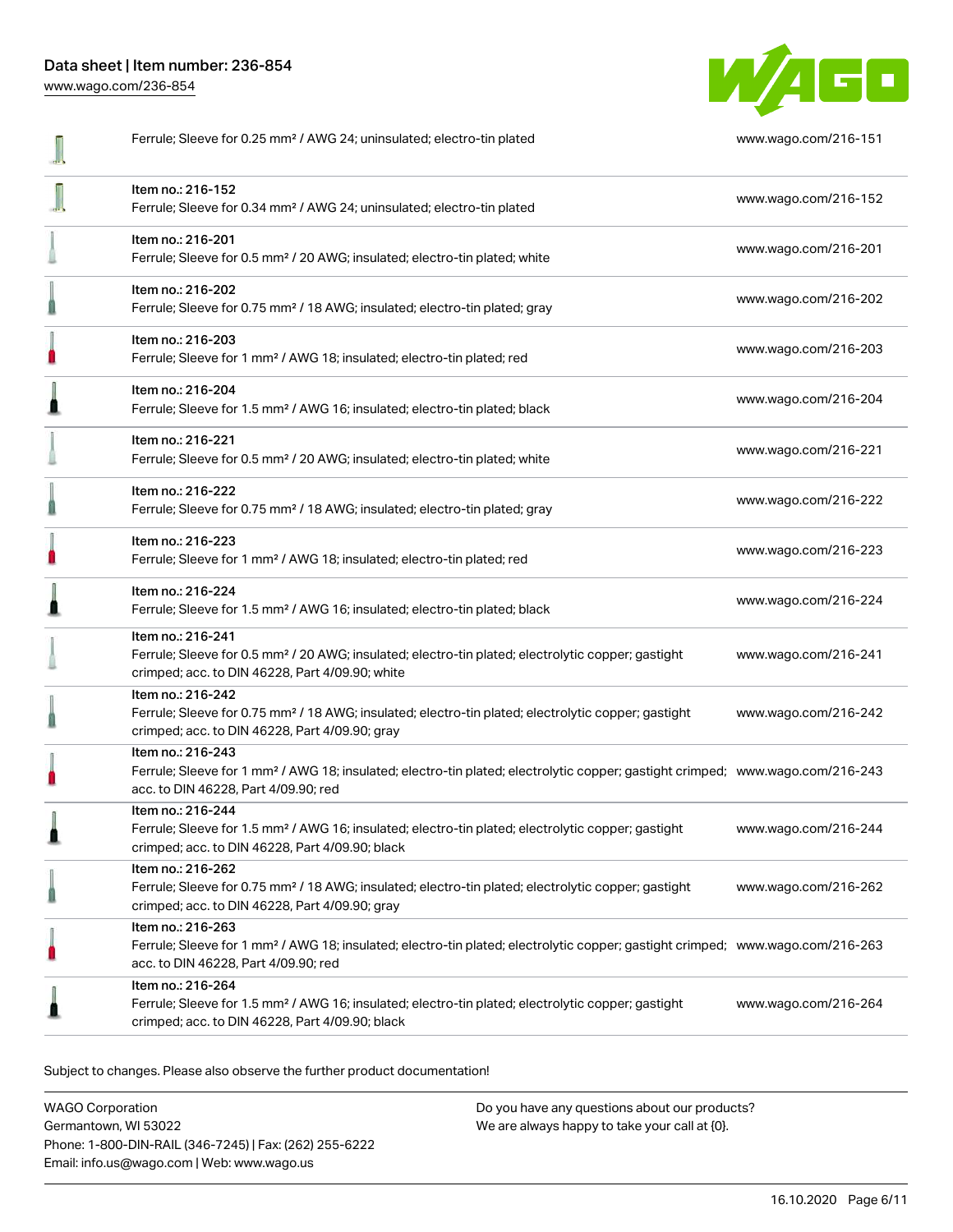

|                     | Item no.: 216-284<br>Ferrule; Sleeve for 1.5 mm <sup>2</sup> / AWG 16; insulated; electro-tin plated; electrolytic copper; gastight<br>crimped; acc. to DIN 46228, Part 4/09.90; black | www.wago.com/216-284             |
|---------------------|----------------------------------------------------------------------------------------------------------------------------------------------------------------------------------------|----------------------------------|
|                     | Item no.: 216-301<br>Ferrule; Sleeve for 0.25 mm <sup>2</sup> / AWG 24; insulated; electro-tin plated; yellow                                                                          | www.wago.com/216-301             |
|                     | Item no.: 216-302<br>Ferrule; Sleeve for 0.34 mm <sup>2</sup> / 22 AWG; insulated; electro-tin plated; green                                                                           | www.wago.com/216-302             |
|                     | Item no.: 216-321<br>Ferrule; Sleeve for 0.25 mm <sup>2</sup> / AWG 24; insulated; electro-tin plated; yellow                                                                          | www.wago.com/216-321             |
|                     | Item no.: 216-322<br>Ferrule; Sleeve for 0.34 mm <sup>2</sup> / 22 AWG; insulated; electro-tin plated; green                                                                           | www.wago.com/216-322             |
| Marking accessories |                                                                                                                                                                                        |                                  |
|                     | Item no.: 210-332/500-202<br>Marking strips; as a DIN A4 sheet; MARKED; 1-16 (160x); Height of marker strip: 3 mm; Strip length 182<br>mm; Horizontal marking; Self-adhesive; white    | www.wago.com/210-332<br>/500-202 |
|                     | Item no.: 210-332/500-204<br>Marking strips; as a DIN A4 sheet; MARKED; 17-32 (160x); Height of marker strip: 3 mm; Strip length<br>182 mm; Horizontal marking; Self-adhesive; white   | www.wago.com/210-332<br>/500-204 |
|                     | Item no.: 210-332/500-205<br>Marking strips; as a DIN A4 sheet; MARKED; 1-32 (80x); Height of marker strip: 3 mm; Strip length 182<br>mm; Horizontal marking; Self-adhesive; white     | www.wago.com/210-332<br>/500-205 |
|                     | Item no.: 210-332/500-206<br>Marking strips; as a DIN A4 sheet; MARKED; 33-48 (160x); Height of marker strip: 3 mm; Strip length<br>182 mm; Horizontal marking; Self-adhesive; white   | www.wago.com/210-332<br>/500-206 |
|                     | Item no.: 210-332/508-202<br>Marking strips; as a DIN A4 sheet; MARKED; 1-16 (160x); Height of marker strip: 3 mm; Strip length 182<br>mm; Horizontal marking; Self-adhesive; white    | www.wago.com/210-332<br>/508-202 |
|                     | Item no.: 210-332/508-204<br>Marking strips; as a DIN A4 sheet; MARKED; 17-32 (160x); Height of marker strip: 3 mm; Strip length<br>182 mm; Horizontal marking; Self-adhesive; white   | www.wago.com/210-332<br>/508-204 |
|                     | Item no.: 210-332/508-205<br>Marking strips; as a DIN A4 sheet; MARKED; 1-32 (80x); Height of marker strip: 3 mm; Strip length 182<br>mm; Horizontal marking; Self-adhesive; white     | www.wago.com/210-332<br>/508-205 |
|                     | Item no.: 210-332/508-206<br>Marking strips; as a DIN A4 sheet; MARKED; 33-48 (160x); Height of marker strip: 3 mm; Strip length<br>182 mm; Horizontal marking; Self-adhesive; white   | www.wago.com/210-332<br>/508-206 |
|                     | Item no.: 210-833<br>Marking strips; on reel; 6 mm wide; plain; Self-adhesive; white                                                                                                   | www.wago.com/210-833             |
| tools               |                                                                                                                                                                                        |                                  |
|                     |                                                                                                                                                                                        |                                  |

Subject to changes. Please also observe the further product documentation!

WAGO Corporation Germantown, WI 53022 Phone: 1-800-DIN-RAIL (346-7245) | Fax: (262) 255-6222 Email: info.us@wago.com | Web: www.wago.us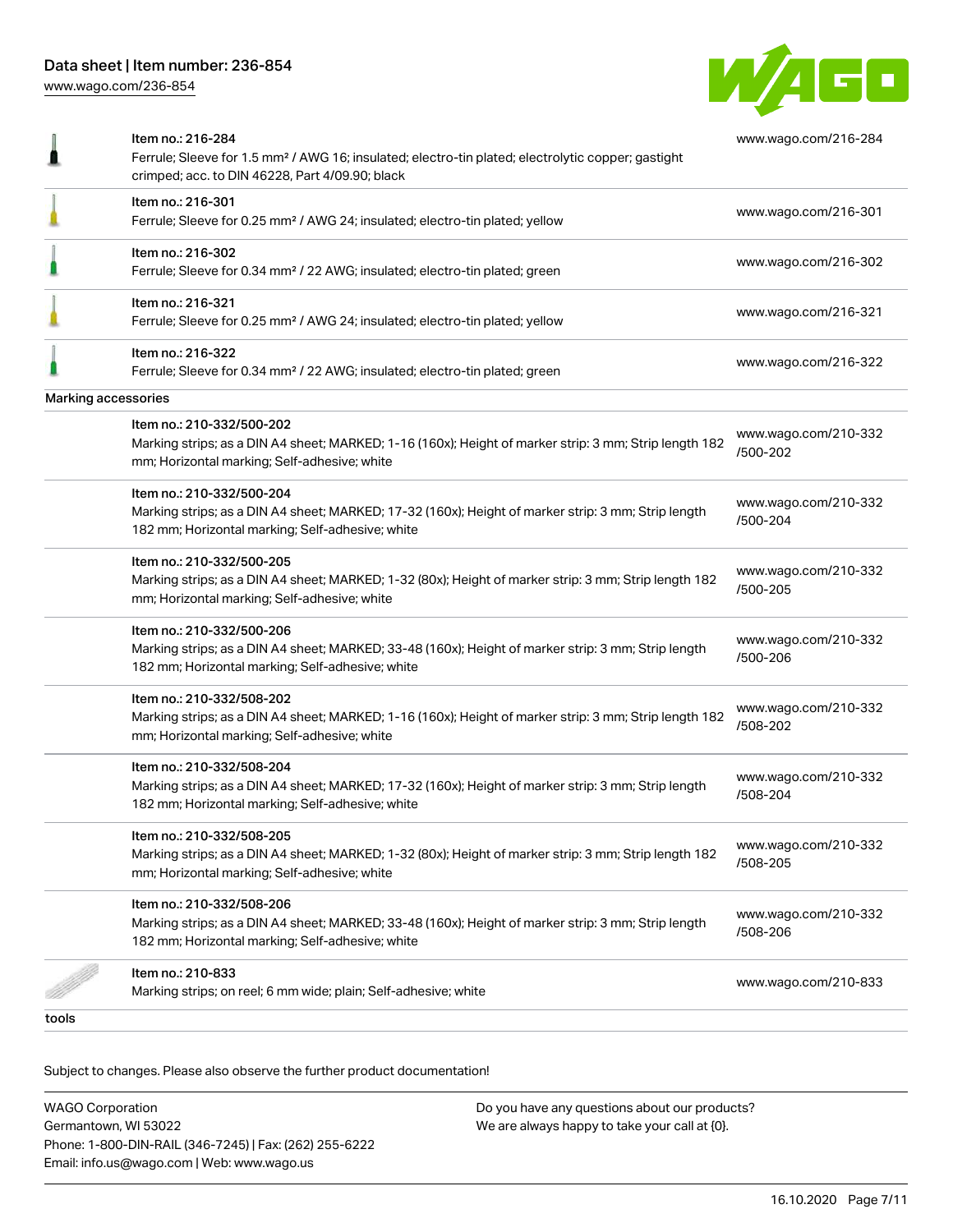Phone: 1-800-DIN-RAIL (346-7245) | Fax: (262) 255-6222

Email: info.us@wago.com | Web: www.wago.us



|                                   | Item no.: 210-657<br>Operating tool; Blade: 3.5 x 0.5 mm; with a partially insulated shaft; short; multicoloured                                                       |                                                                                      | www.wago.com/210-657 |                      |  |
|-----------------------------------|------------------------------------------------------------------------------------------------------------------------------------------------------------------------|--------------------------------------------------------------------------------------|----------------------|----------------------|--|
|                                   | Item no.: 210-658<br>Operating tool; Blade: 3.5 x 0.5 mm; with a partially insulated shaft; angled; short; multicoloured                                               |                                                                                      | www.wago.com/210-658 |                      |  |
|                                   | Item no.: 210-720                                                                                                                                                      | Operating tool; Blade: 3.5 x 0.5 mm; with a partially insulated shaft; multicoloured |                      | www.wago.com/210-720 |  |
|                                   | Item no.: 236-332<br>Operating tool; natural                                                                                                                           |                                                                                      |                      | www.wago.com/236-332 |  |
|                                   | Item no.: 236-335<br>Operating tool; gray                                                                                                                              |                                                                                      | www.wago.com/236-335 |                      |  |
| check                             |                                                                                                                                                                        |                                                                                      |                      |                      |  |
|                                   | Item no.: 231-127<br>Testing plug module with contact stud; for 236 Series; Pin spacing 5 mm / 0.197 in; 2,50 mm <sup>2</sup> ; gray                                   |                                                                                      | www.wago.com/231-127 |                      |  |
|                                   | Item no.: 231-128<br>Testing plug module with contact stud; Pin spacing 5.08 mm / 0.2 in; 2,50 mm <sup>2</sup> ; orange                                                |                                                                                      | www.wago.com/231-128 |                      |  |
| <b>Downloads</b><br>Documentation |                                                                                                                                                                        |                                                                                      |                      |                      |  |
|                                   | <b>Additional Information</b>                                                                                                                                          |                                                                                      |                      |                      |  |
|                                   | Technical explanations                                                                                                                                                 | Apr 3, 2019                                                                          | pdf<br>3.6 MB        | Download             |  |
| <b>CAD</b> files                  |                                                                                                                                                                        |                                                                                      |                      |                      |  |
| CAD data                          |                                                                                                                                                                        |                                                                                      |                      |                      |  |
|                                   | 2D/3D Models 236-854                                                                                                                                                   |                                                                                      | <b>URL</b>           | Download             |  |
| <b>CAE data</b>                   |                                                                                                                                                                        |                                                                                      |                      |                      |  |
|                                   | EPLAN Data Portal 236-854                                                                                                                                              |                                                                                      | <b>URL</b>           | Download             |  |
|                                   | ZUKEN Portal 236-854                                                                                                                                                   |                                                                                      | <b>URL</b>           | Download             |  |
| <b>PCB Design</b>                 |                                                                                                                                                                        |                                                                                      |                      |                      |  |
|                                   | Symbol and Footprint 236-854                                                                                                                                           |                                                                                      | <b>URL</b>           | Download             |  |
|                                   | CAx data for your PCB design, consisting of "schematic symbols and PCB footprints",<br>allow easy integration of the WAGO component into your development environment. |                                                                                      |                      |                      |  |
|                                   | Subject to changes. Please also observe the further product documentation!                                                                                             |                                                                                      |                      |                      |  |
|                                   | <b>WAGO Corporation</b><br>Do you have any questions about our products?<br>Germantown, WI 53022<br>We are always happy to take your call at {0}.                      |                                                                                      |                      |                      |  |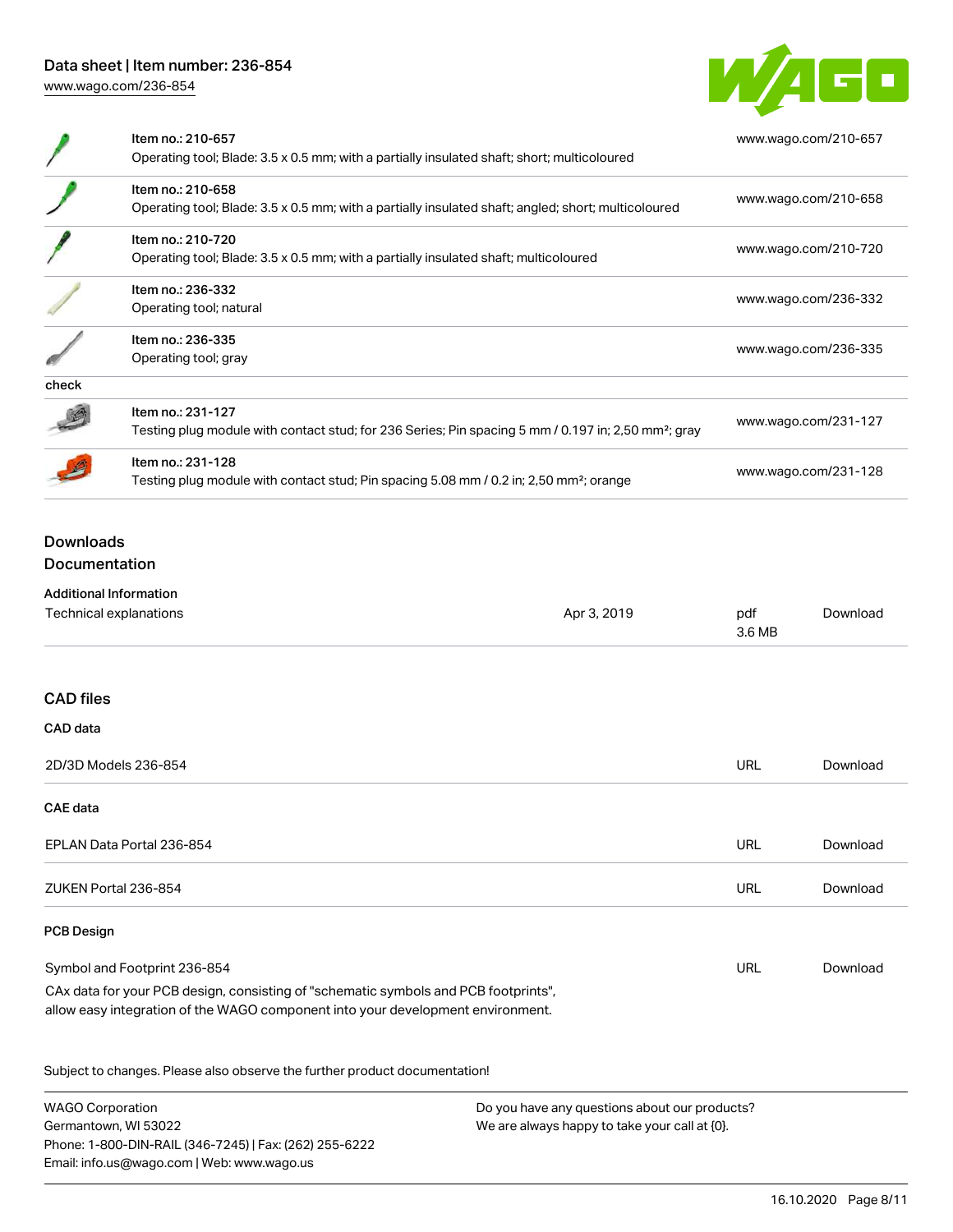#### Supported formats:

- $\blacksquare$ Accel EDA 14 & 15
- $\blacksquare$ Altium 6 to current version
- $\blacksquare$ Cadence Allegro
- $\blacksquare$ **DesignSpark**
- $\blacksquare$ Eagle Libraries
- $\blacksquare$ KiCad
- $\blacksquare$ Mentor Graphics BoardStation
- $\blacksquare$ Mentor Graphics Design Architect
- $\blacksquare$ Mentor Graphics Design Expedition 99 and 2000
- $\blacksquare$ OrCAD 9.X PCB and Capture
- $\blacksquare$ PADS PowerPCB 3, 3.5, 4.X, and 5.X
- $\blacksquare$ PADS PowerPCB and PowerLogic 3.0
- $\blacksquare$ PCAD 2000, 2001, 2002, 2004, and 2006
- $\blacksquare$ Pulsonix 8.5 or newer
- $\blacksquare$ STL
- 3D STEP П
- $\blacksquare$ TARGET 3001!
- $\blacksquare$ View Logic ViewDraw
- П Quadcept
- Zuken CadStar 3 and 4  $\blacksquare$
- Zuken CR-5000 and CR-8000 П

PCB Component Libraries (EDA), PCB CAD Library Ultra Librarian

Installation Notes

Conductor termination

Subject to changes. Please also observe the further product documentation!

WAGO Corporation Germantown, WI 53022 Phone: 1-800-DIN-RAIL (346-7245) | Fax: (262) 255-6222 Email: info.us@wago.com | Web: www.wago.us

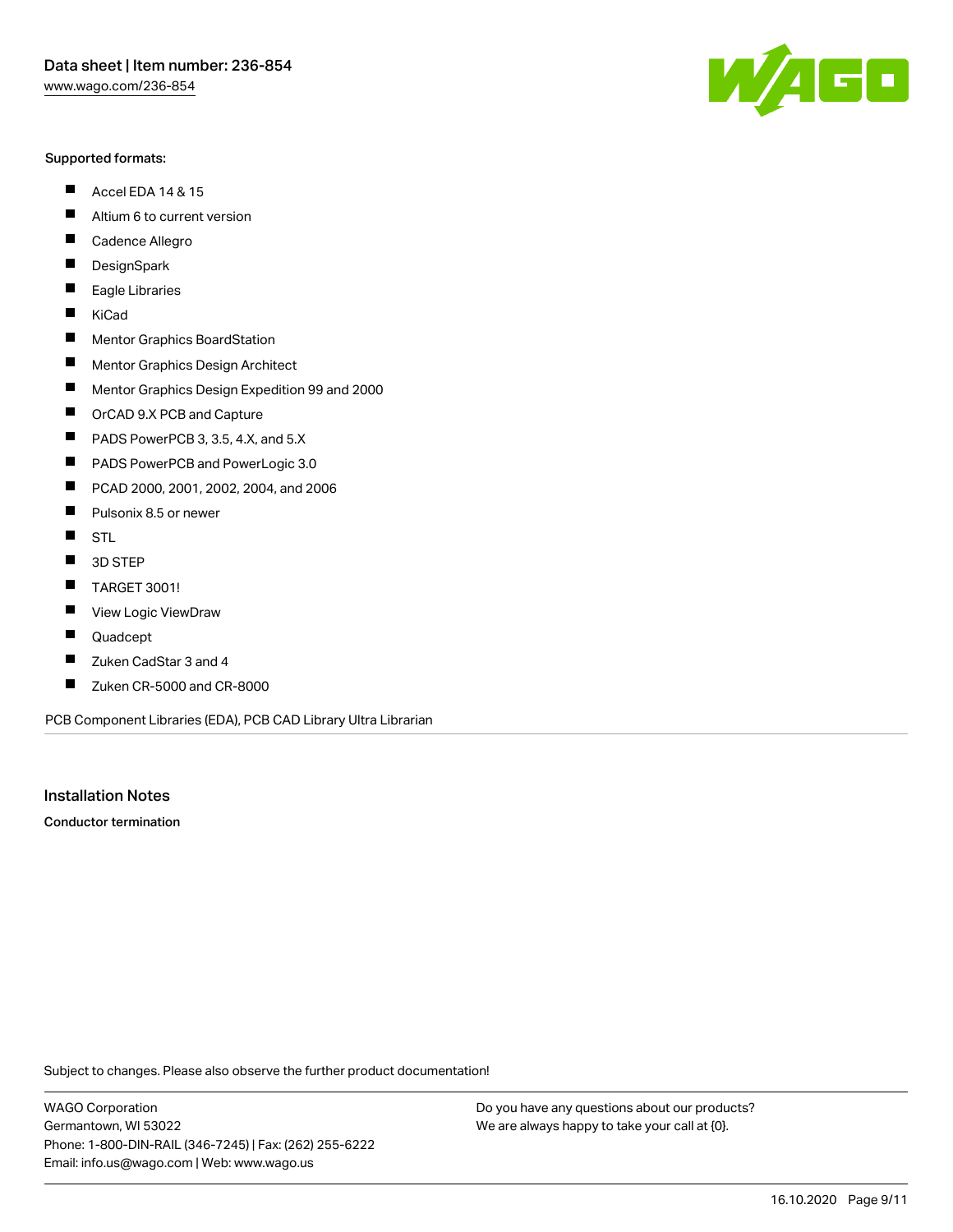### Data sheet | Item number: 236-854 [www.wago.com/236-854](http://www.wago.com/236-854)





Inserting a conductor via 3.5 mm screwdriver.



screwdriver.

Inserting a conductor via 3.5 mm Inserting a conductor via operating tool.

Screwdriver actuation parallel to conductor entry.

Screwdriver actuation perpendicular to conductor entry.



Compared to standard screwdrivers, these operating tools are far more convenient for wiring PCB terminal strips at factory.

Installation

Subject to changes. Please also observe the further product documentation!

WAGO Corporation Germantown, WI 53022 Phone: 1-800-DIN-RAIL (346-7245) | Fax: (262) 255-6222 Email: info.us@wago.com | Web: www.wago.us